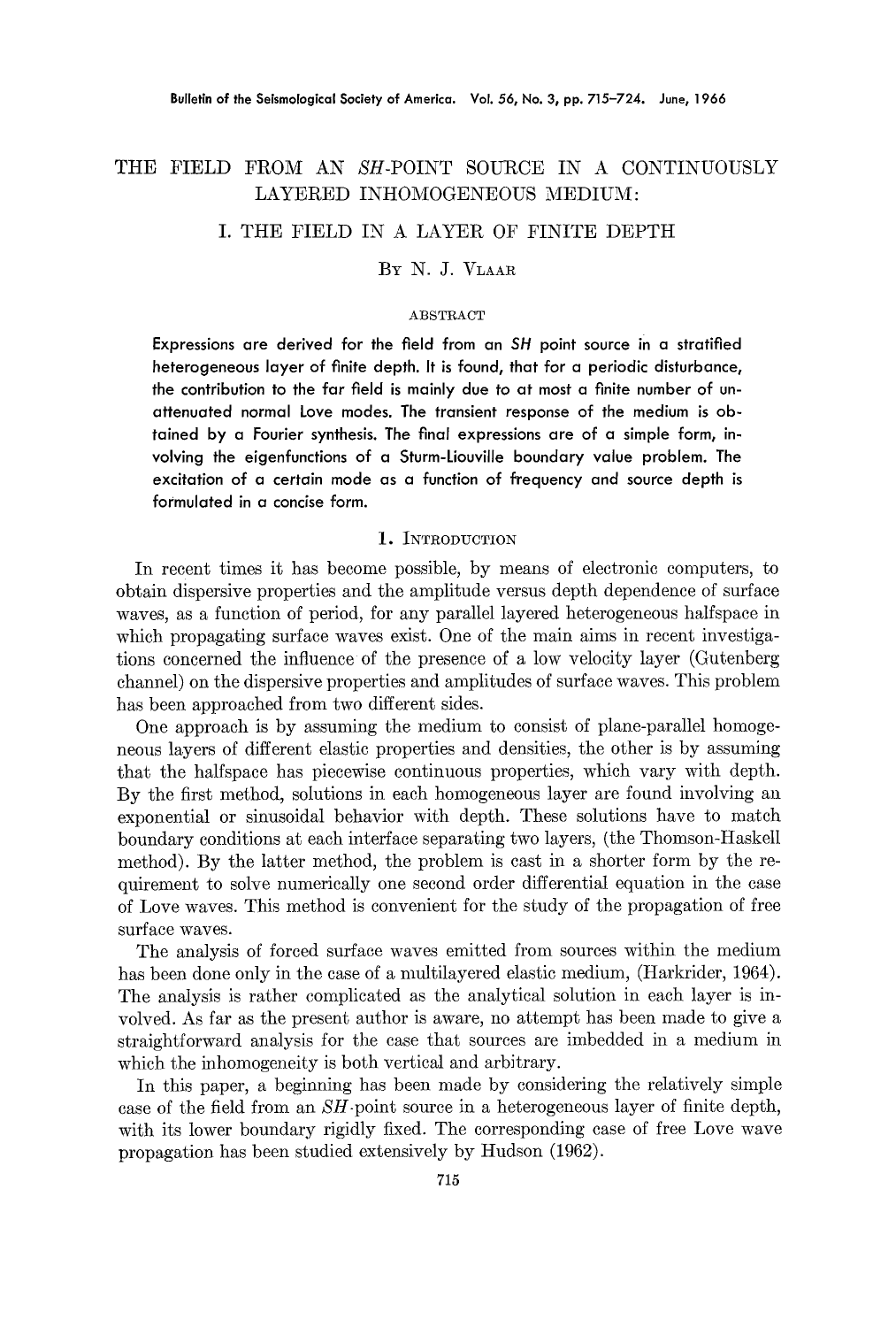No assumptions have to be made regarding the way in which the properties of the medium vary with depth and no analytical expressions for the depth dependence appear. The method reduces to finding an expression for the Green's function of a second order Sturm-Liouville boundary problem.

The final expression for the field is cast in a very simple form. Once a numerical solution of a normal mode as a function of depth and frequency is known, the measure of excitation of this mode as a function of source depth and frequency can be found by simple means.

## 2. THE FORMAL SOLUTION

2.1 We shall consider a medium that consists of a layer of finite depth  $(0 \lt z \lt H)$ , bounded by the planes  $z = 0$  and  $z = H$ . The layer is considered to be an isotropic, elastic solid, where the rigidity and the density are arbitrary continuous functions of the z-coordinate only. The halfspace  $z < 0$  is assumed to be vacuum which gives rise to the boundary condition of vanishing shear stress at  $z = 0$ . The halfspace  $z > H$  is assumed to be a perfectly rigid solid giving rise to the displacement at  $z = H$ .

At a depth  $z = z_0$  ( $0 < z_0 < H$ ), a point source emits a transient disturbance of the *SH* type. Thus, the problem can be considered to have axial symmetry with respect to a z-axis passing through the point source and so the use of cylinder coordinates *r,*   $\phi$ , z is justified. In the case of an *SH* point source the displacement vector  $\bar{s}$  has only its azimuthal component different from zero:

$$
\bar{s} = (0, v_0, 0)
$$

which component, by symmetry properties is independent of the azimuthal variable  $\phi$ . From the equations of elastodynamics it follows that  $v_0(r, z, t)$  satisfies a scalar wave equation given by:

$$
\begin{aligned} 1/r\partial/\partial r(r\partial v_0/\partial r) + 1/\mu \partial/\partial z(\mu \partial v_0/\partial z) \\ &- \rho/\mu \partial^2 v_0/\partial t^2 = -2\delta(r)/r \cdot \delta(z-z_0)F(t), \end{aligned} \tag{2.1}
$$

where  $\mu(z)$  and  $\rho(z)$  are the shear modulus and the density respectively.

The right hand member of (2.1) containing delta functions represents the field singularity due to the presence of the source at  $r = 0$ ,  $z = z_0$ , and gives the action in the source as a function of the time t by the function  $F(t)$ , which is assumed to vanish for  $t \leq 0$  and to have a Fourier transform  $g(\omega)$ .

The plane  $z = 0$  is stress-free and so the component of the stress tensor

$$
\tau_{z\phi} = \mu \partial v_0 / \partial z
$$

will vanish for  $z = 0$ . This leads to the boundary condition

$$
\frac{\partial v_0}{\partial z} = 0 \quad \text{at} \quad z = 0. \tag{2.2a}
$$

*4,*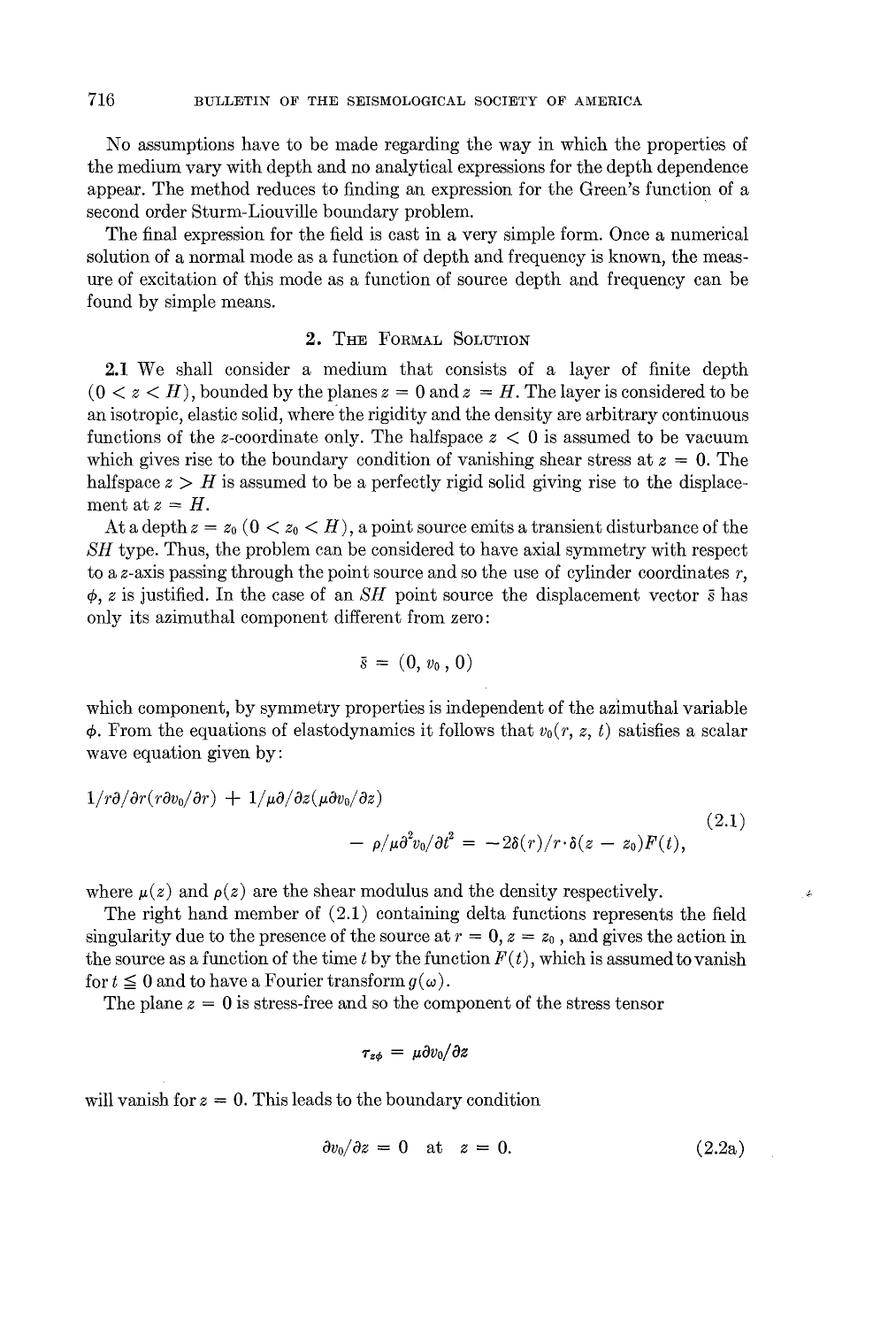At  $z = H$ , the boundary condition of vanishing displacement must be satisfied, i.e.

$$
v_0 = 0 \quad \text{at} \quad z = H. \tag{2.2b}
$$

2.2 The transient disturbance can be obtained by Fourier synthesis of the time transformed disturbance. We thus depart from a time harmonic field by putting

$$
v_0 = v e^{i\omega t} \qquad (\omega > 0)
$$

where  $\nu$  satisfies

$$
1/r\partial/\partial r(r\partial v/\partial r) + 1/\mu\partial/\partial z(\mu\partial v/\partial z) + (\omega^2 \rho/\mu)v = -2\delta(r)/r \cdot \delta(z - z_0)
$$
 (2.3)

and the boundary conditions (2.2a) and (2.2b) with  $v_0$  replaced by v.

A formal solution of (2.3) now is easily verified to be given by

$$
v(r, z) = 2 \int_0^{\infty} \mathfrak{F}_0(kr) Z(z, z_0, k) k \, dk \tag{2.4}
$$

where  $Z$  has to be determined such that  $v$  satisfies source, boundary, and radiation conditions. From  $(2.4)$  it is clear that v and  $2Z$  form a pair of Fourier-Bessel transforms, and so we have

$$
2Z(z, z_0, k) = \int_0^\infty \mathfrak{F}_0(kr) v(r, z) r dr.
$$

By multiplying  $(2,3)$  with  $\mathfrak{F}_0(kr)r dr$  and integrating both members of the equation between the limits  $r = 0$  and  $r = \infty$ , it is easily demonstrated that Z satisfies the inhomogeneous ordinary differential equation

$$
d/dz(\mu dZ/dz) + (\rho \omega^2 - \mu k^2)Z = -\mu(z_0) \cdot \delta(z - z_0)
$$
 (2.5)

the solution of which is seen to be an even function of the parameter  $k$ .

From  $(2.2a, b)$  and  $(2.4)$  follow the boundary conditions

$$
dZ/dz = 0 \quad \text{at} \quad z = 0 \tag{2.6a}
$$

$$
Z = 0 \quad \text{at} \quad z = H. \tag{2.6b}
$$

It is no restriction to let the path of integration in (2.4) run slightly above the positive real axis from  $k = 0$  to  $k = \infty$  in the first quadrant of the complex k-plane.

By employing the identity

$$
2\mathfrak{F}_0(kr) = H_0^{(1)}(kr) + H_0^{(2)}(kr)
$$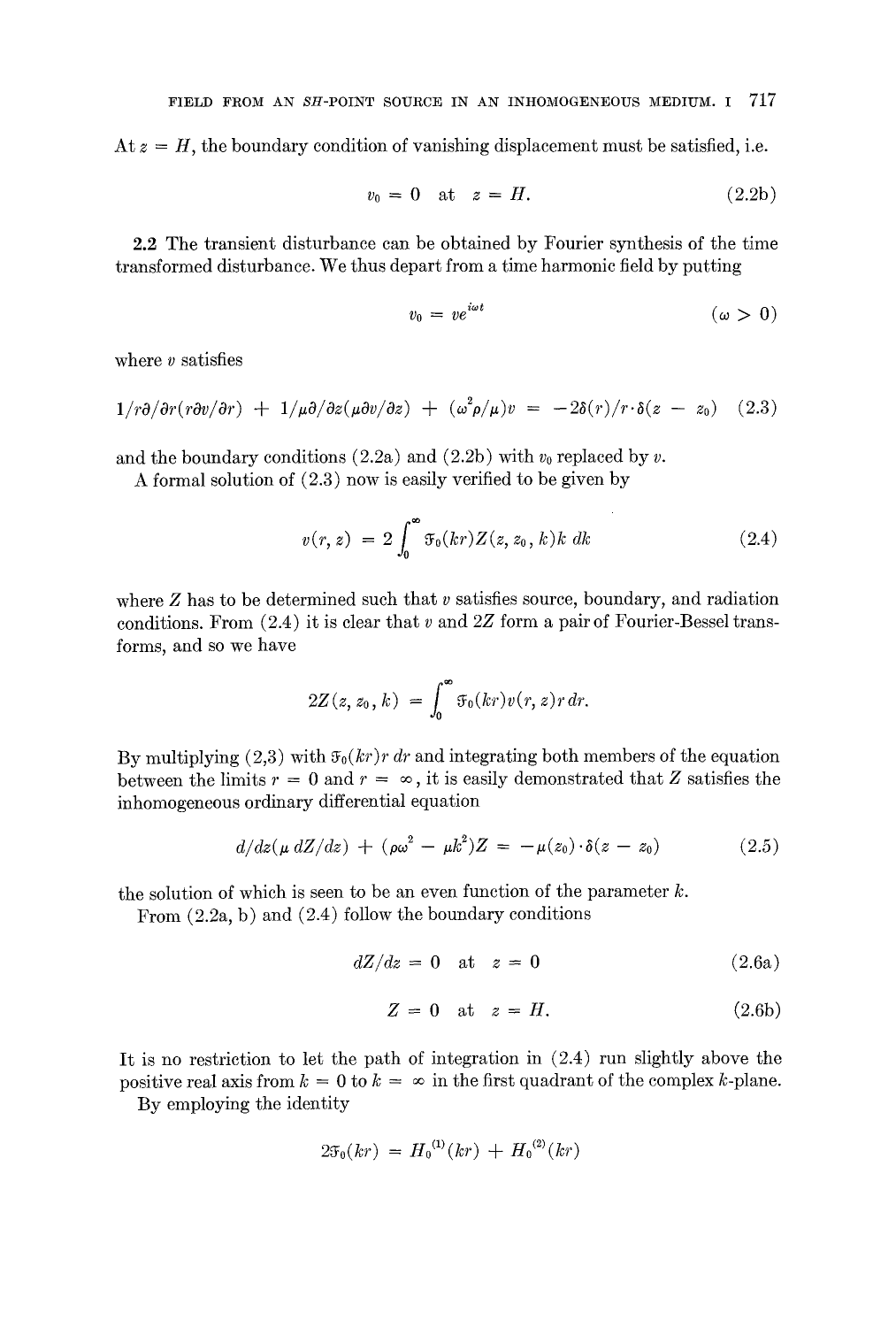and the following symmetry property of Hankel functions

$$
{H_0}^{(1)}(kr) = - {H_0}^{(2)}(-kr)
$$

and by using the fact that Z is even with respect to  $k$ ,  $(2.4)$  transforms into

$$
v(r, z) = \int_{L} H_0^{(2)}(kr) Z(z, z_0, k) k \, dk \tag{2.7}
$$

where the path of integration L runs from  $k = -\infty$  to  $k = +\infty$ , slightly below the negative real axis in the third, and above the positive real axis in the first quadrant.

As  $H_0^{(2)}(kr)$  behaves exponentially damped with increasing  $5mk$ , the value of the integral  $(2.7)$  will depend on singular points of the integrand, and thus of Z, which are situated below L in the lower half of the k-plane, at least if Z behaves properly at infinity.

2.3 The remaining task is to determine the character and location of the singular points of  $Z$  in the k-plane, that is, to find a solution of  $(2.5)$  subject to the boundary conditions imposed.

This reduces to the theory of ordinary second order differential equations on a finite interval, much of which can be found in standard texts such as Ince (1927).

In the present paper the theory is extended and modified, if necessary, to make it relevant to the subject under consideration.

The theory involved for this simple case is the classical Sturm-Liouville and associated Green's function theory.

In the present paper  $Z(z, z_0, k)$  will prove to be a meromorphic function of k, i.e., an analytic function having an infinity of discrete poles as the only singularities.

## 3. EIGENVALUES AND EIGENFUNCTIONS

**3.1** We will investigate equation (2.5) on the finite closed interval  $0 \leq z \leq H$ . The solution  $Z(z, z_0, k)$  is to satisfy the following boundary conditions

$$
dZ/dz = 0 \quad \text{at} \quad z = 0 \tag{3.1a}
$$

$$
Z = 0 \quad \text{at} \quad z = H. \tag{3.1b}
$$

It should be remarked here that these boundary conditions could be replaced by any linear, real homogeneous boundary condition involving Z and its derivative at  $z = 0$  and  $z = H$ .

The homogeneous equation corresponding to  $(2.5)$  is given by:

$$
d/dz(\mu d\phi/dz) + (\rho \omega^2 - \mu k^2)\phi = 0 \qquad (3.2)
$$

Combined with (3.1a, b) with Z replaced by  $\phi$ , equation (3.2) constitutes a self adjoint problem of the Sturm-Liouville type, for real  $k^2$ .

3.2 The following statements and derivations are largely based on well-known results of the classical Sturm-Liouville theory.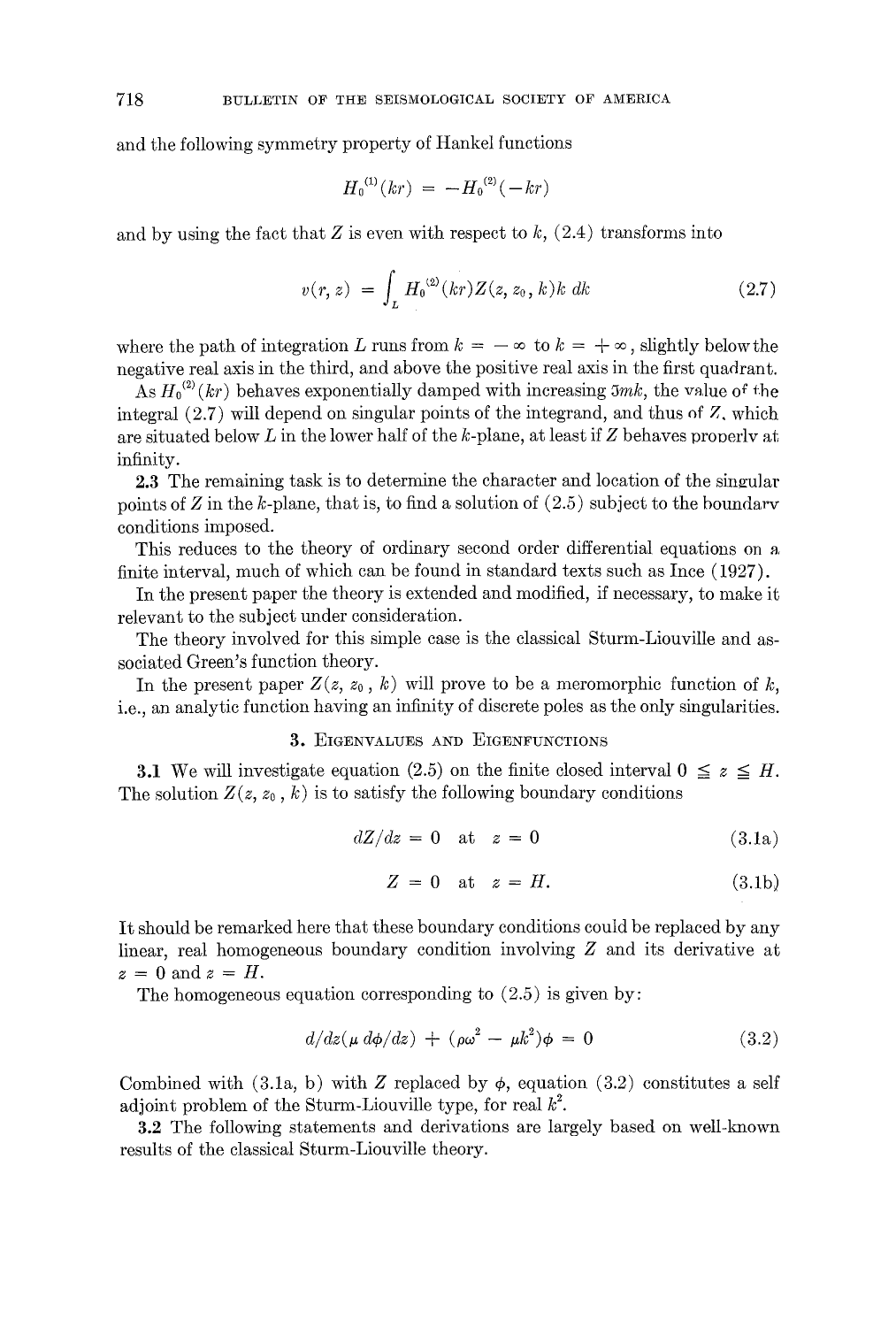(1) As  $\mu(z)$  is positive and assumed to be continuous (any discontinuity in  $\mu$  can be approximated as closely as desired by a continuous  $\mu$ ) on  $0 \le z \le H$ , (3.2) possesses two linear independent regular solutions. Any solution can be obtained as a linear combination of the two.

(2) A real solution  $\phi$  can be found which fits the boundary condition (3.1a) at  $z = 0$ . This solution is an integral function of  $k^2$ , i.e. is analytical for all complex finite values of  $k^2$ . A forteriori  $\phi$  is an integral function of k as well.

(3) If  $\phi$  is to satisfy also condition (3.1b) it is called an eigenfunction. This is possible only for an infinity of discrete real values of  $k^2: k_0^2, k_1^2, k_2^2, \cdots$ , which can be arranged in decreasing order of magnitude

$$
{k_0}^2 > {k_1}^2 > {k_2}^2 > \cdots
$$

having an upper bound for any finite value of  $\rho \omega^2$  and the sole limit point  $k^2 = -\infty$ .

The value of  $k^2$  corresponding to the *i*-th eigenfunction is called the *i*-th eigenvalue  $k<sub>i</sub><sup>2</sup>$ . The corresponding eigenfunction is

$$
\phi(z, k_i^2) = \phi_i(z).
$$

From the self adjointness of the problem follows the fact that the eigenvalues are real and also the following orthogonality property of the eigenfunctions:

$$
\int_0^H \mu \phi_i \cdot \phi_j \, dz > 0 \qquad \text{if } i = j
$$
\n
$$
= 0 \qquad \text{if } i \neq j.
$$

The orthogonal functions  $\phi_i$  can be normalized by introducing the orthonormal functions  $\psi_i$ :

$$
\psi_i = \phi_i / \left\{ \int_0^H \mu \phi_i^2 dz \right\}^{1/2}
$$

for which holds:

$$
\int_0^H \mu \psi_i \psi_j \, dz = \delta_{ij} \qquad (\delta_{ij} = 1 \text{ if } i = j, = 0 \text{ if } i \neq j). \tag{3.3}
$$

(4) Let  $\phi$  be a solution of (3.2) and  $\phi_+$  a solution of the same differential equation with  $k^2$  replaced by  $k_+^2$ . From the pair of corresponding differential equations Green's formula can be derived:

$$
[\mu(\phi_{+}\phi' - \phi\phi_{+}')]_{0}^{z} = (k^{2} - k_{+}^{2}) \int_{0}^{z} \mu\phi\phi_{+} dz.
$$
 (3.4)

The quantity in brackets we denote by  $D(\phi_+,\phi)$ . If  $k_+^2 = k^2$ , thus if  $\phi$  and  $\phi_+$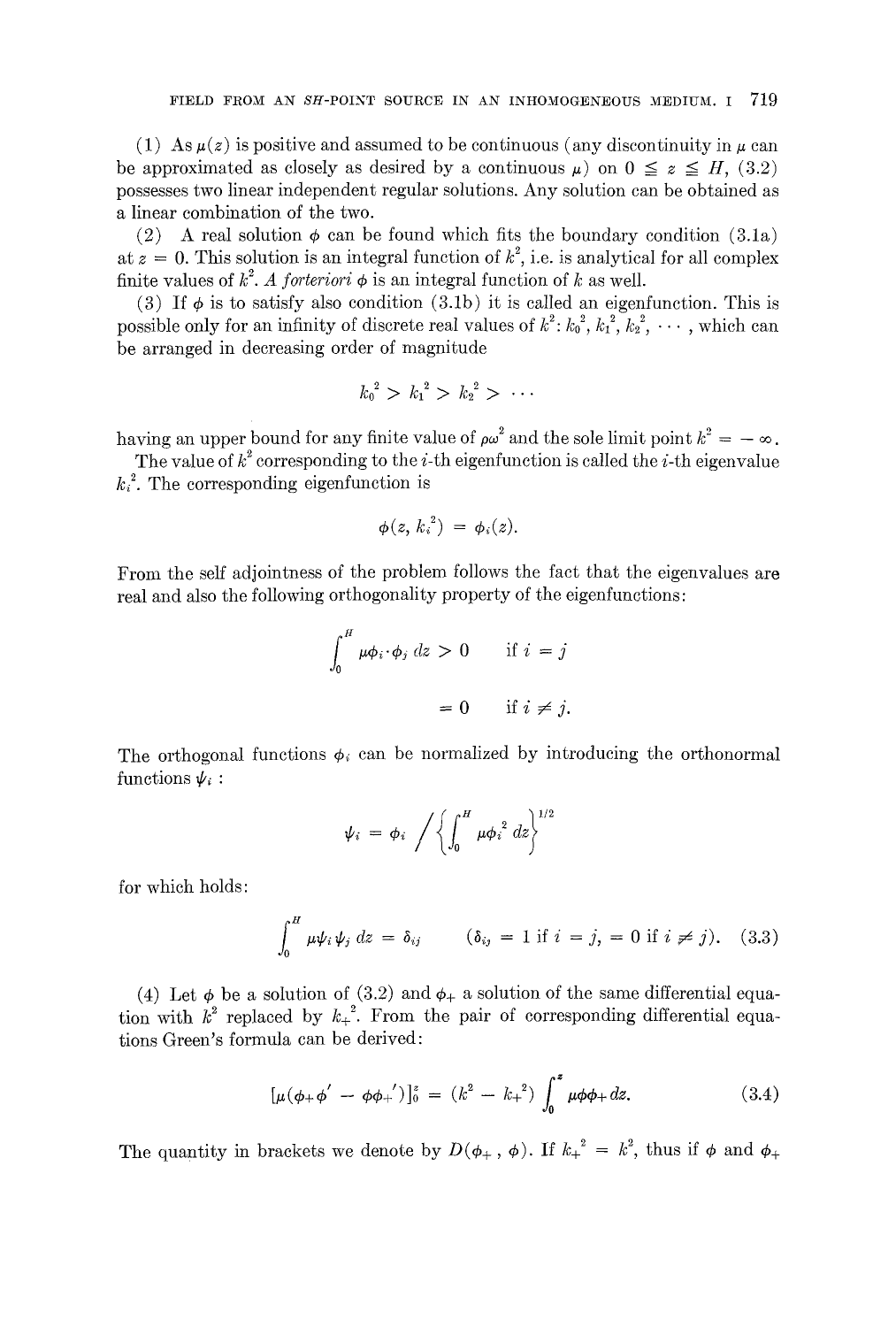are two (independent or dependent) solutions of the same equation  $(3.2)$ , the first member of (3.4) will vanish and so  $D(\phi_+, \phi)$  is independent of the variable z and an integral function of  $k$  only.

(5) Let  $\phi_i$  be the eigenfunction corresponding to the eigenvalue  $k_i^2$  and let  $\phi = \phi(z, k^2)$  be a solution of (3.2) which only satisfies the condition (3.1a) at  $z = 0$ . Now put in (3.4)  $\phi = \phi$  and  $\phi_+ = \phi_i$ . The quantity  $D(\phi_i, \phi)$  vanishes at  $z = 0$  as a consequence of  $\phi$  and  $\phi_i$  satisfying the same initial conditions at  $z = 0$ . We then arrive at

$$
\mu(H)\phi_i^{~\prime}(H,k^2)\phi(H,k^2) ~=~ (k_i^{\,2}\,-\,k^2)\,\int_0^H\,\mu\phi_i\phi~dz
$$

from which it follows that  $D(\phi_i, \phi)$  has a simple zero at  $k^2 = k_i^2$  as the integral

$$
\int_0^H \mu \phi_i \phi \ dz
$$

tends to a positive limit as  $k^* \to k^*$ . Hence the eigenvalues  $k_i^*$  are simple roots of the equation

$$
D(\phi_i,\,\phi)\,=\,0.
$$

If we choose  $\phi_i$  to be the normalized eigenfunction  $\psi_i$  and  $\phi$  to be a solution  $\psi$ , which for  $k^2 \rightarrow k_i^2$  tends to the eigenfunction  $\psi_i$ , we see that

$$
\left\{ D(\pmb{\psi}_i \, , \pmb{\psi}) \right\}^{-1} \bigm|
$$

is a function having simple poles in the k-plane at  $k^2 = k_i^2$  with a residue equal to unity in virtue of the property (3.3).

## 4. GREEN'S FUNCTION

4.1 Apart from the multiplicative factor  $\mu(z_0)$ , the solutions of (2.5) subject to the boundary conditions (3.1a, b) is the Green's function of the boundary value problem concerned.

As the variable of integration  $k$  in  $(2.7)$  is in the first and third quadrant of the k-plane, it follows that Im  $k^2$  is positive. So  $k^2$  will not coincide with a real eigenvalue of the corresponding homogeneous problem. (We can choose  $\omega$  such that  $k^2 = 0$  is not an eigenvalue.)

Let  $\phi(z, k^2)$  and  $\eta(z, k^2)$  be solutions of the homogeneous equation,  $\phi$  satisfying the boundary condition imposed on Z at  $z = 0$ ,  $\eta$  that at  $z = H$ :

$$
d\phi(0, k^2)/dz = 0, \quad \eta(H, k^2) = 0.
$$

We now put

$$
Z(z, z_0, k) = \mu(z_0) \phi(z, k^2) \eta(z_0, k^2) / D(\eta, \phi) \qquad z < z_0
$$
  
= 
$$
\mu(z_0) \eta(z, k^2) \phi(z_0, k^2) / D(\eta, \phi) \qquad z > z_0
$$
 (4.1)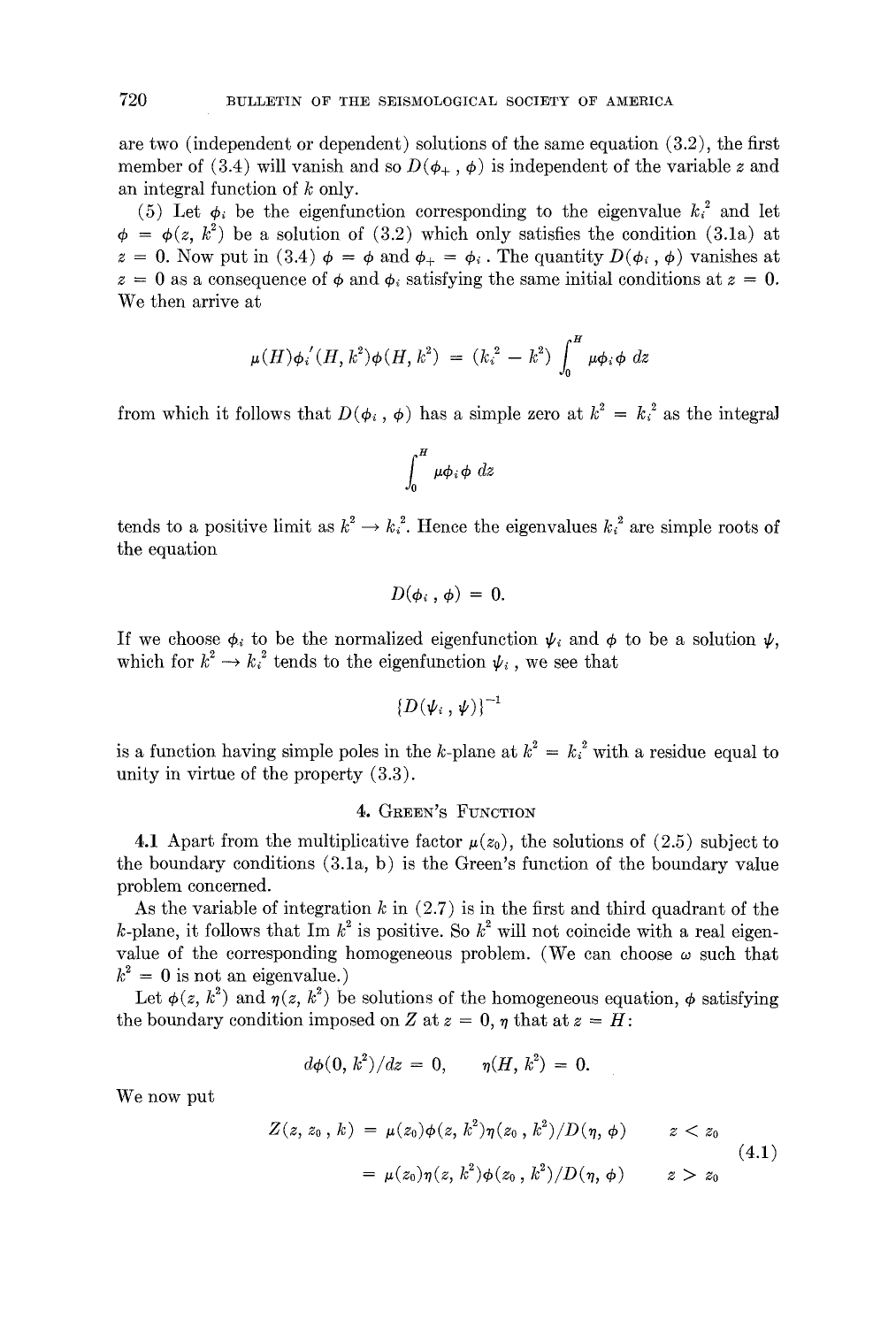where  $k^2$  is the complex parameter in (2.5). The quantity  $D(\eta, \phi)$  being independent of z, may be evaluated at  $z = z_0$  or at  $z = H$ .

It is clear that for  $z \neq z_0$ , Z satisfies the homogeneous equation (3.2) and the boundary conditions (3.1a, b).

At  $z = z_0$  the derivative of Z makes a jump of magnitude  $-1$  and so Z satisfies also the imhomogeneous equation (2.5) with the delta function in the right-hand member.  $Z$  is thus the required solution of  $(2.5)$ .

4.2 Let  $\phi$  and  $\eta$  be such that they both tend to the normalized eigenfunction  $\psi_i$  if  $k^2 \rightarrow k_i^2$ .

In virtue of  $D^{-1}$  having simple poles at  $k^2 = k_i^2$  with residue equal to one,  $Z(z, z_0, k)$  also has simple poles at  $k^2 = k_i^2$ . In the neighborhood of  $k_i^2$  we then have

$$
Z\sim \mu(z_0)\psi_i(z)\psi_i(z_0)/(k^2-k_i^2).
$$

It then follows that the residue of Z at the simple pole  $k = k_i$  in the k-plane is given by

$$
\text{Res } Z(z, z_0, k_i) = \mu(z_0) \psi_i(z) \psi_i(z_0) / 2k_i. \tag{4.2}
$$

## 5. THE TIME HARMONIC FIELD

5.1 In order to shift the path of integration L in (2.7) into the lower half of the k-plane, poles of Z must be taken into account and Z must behave properly at infinity.

As a consequence of Z being regular on  $0 \le z \le H$  if  $k^2 \ne k_i^2$ , Z is bounded except for a neighborhood of its poles. (We must require that on the shifted path  $|k - k_i| > \delta$ , where  $\delta$  is an arbitrarily small positive quantity.) This property then holds uniformly in the  $k$ -plane.

In virtue of the asymptotic behavior of the Hankel Function for large values of its argument

$$
H_0^{(2)}(kr) \sim (2/\pi kr)^{1/2} \exp \{i(\pi/4 - kr)\} \quad |kr| \gg 1, \quad (5.1)
$$

it is justified to replace the integral in  $(2.7)$  by the residue contributions from the poles which are situated on the positive real axis and in the lower half plane, at least if  $\omega^2$  is such that a pole  $k_i$  is not at  $k = 0$ .

**5.2** All eigenvalues  $k_i^2$  are real and distinct. As there is an upper bound for  $k_i^2$ , there is at most a finite number of positive real eigenvalues and in any case an infinity of negative  $k_i^2$ . If  $k_i^2 > 0$ , the corresponding poles are at  $k = \pm k_i$  on the real axis. If  $k_i^2 < 0$  the poles are on the imaginary axis at  $k = \pm k_i$ ,  $k_i$  being a purely imaginary quantity in this case.  $(k_i^2 = 0$  has been excluded.)

In virtue of Cauchy's theorem we can put

$$
\psi = \int_L H_0^{(2)}(kr) Z(z, z_0, k) k \, dk = -\pi i \sum_i H_0^{(2)}(k_i r) \mu(z_0) \psi_i(z) \psi_i(z_0) \quad (5.2)
$$

where the summation extends over the poles situated on the positive real and the negative imaginary axis.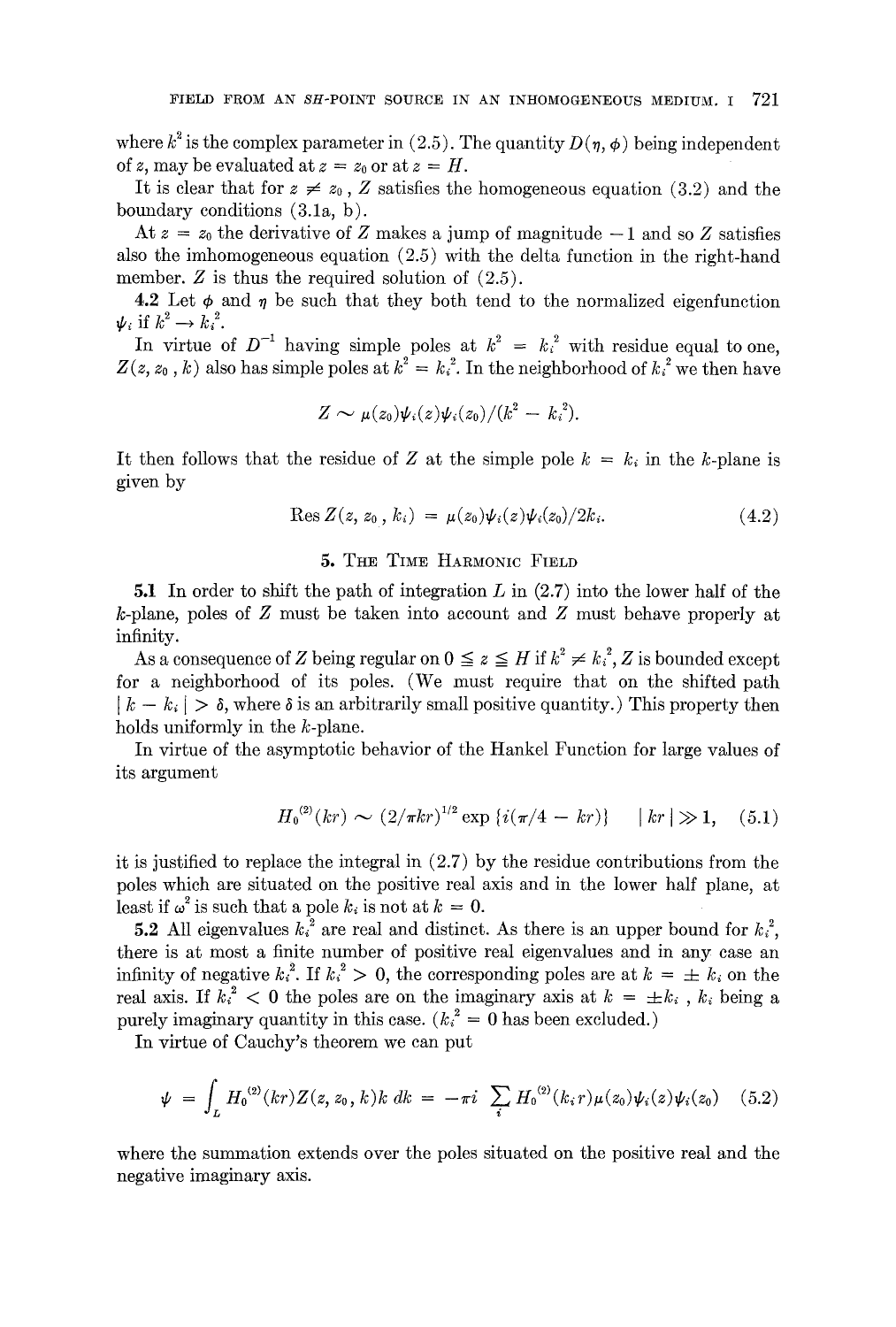For r large (and  $k_i \neq 0$ ) each of the terms in (5.2) behaves like

$$
\mu(z_0) (2\pi/k_i r)^{1/2} \exp \{i(-\pi/4 - k_i r)\}\psi_i(z)\psi_i(z_0).
$$

This form shows that for negative imaginary  $k_i$  the contribution from the corresponding term is exponentially damped with increasing distance  $r$  from the source and does not represent a progressing wave. The contribution to the far field thus comes mainly from at most a finite number of real positive  $k_i$ . Each of the corresponding terms in (5.2) represents a cylindrically damped  $(O(r^{-1/2}))$ sinusoidally varying outgoing wave, propagating with phase velocity  $c_i = \omega/k_i$ . The term corresponding to real  $k_i$  is the *i*-th normal Love mode of seismology

$$
\bar{N}_i(r, z, \omega) = -\pi i e^{i\omega t} H_0^{(2)}(k_i r) \mu(z_0) \psi_i(z) \psi_i(z_0). \tag{5.3}
$$

5.3 In the foregoing we assumed that no eigenvalue  $k_i$  coincides with  $k = 0$ . This is accomplished by omitting certain values of the circular frequency  $\omega$ . If  $\omega$ is such that an eigenvalue is zero, the analysis becomes troublesome in virtue of the corresponding pole being situated at the path of integration and by the fact that at  $k_i = 0$  the factor  $H_0^{(\tilde{2})}(k_i r)$  has a logarithmic singularity.

This gives rise to resonance whereby the  $i$ -th mode is excited beyond all bounds. The way of overcoming this difficulty is by giving  $\omega$  a small negative imaginary part, which, as the field has to satisfy real boundary conditions, will shift the poles on the positive real and the negative imaginary axis into the fourth quadrant. Now the analysis can proceed without difficulty.

5.4 One of the interests of seismology concerns the relation between a layered heterogeneous medium and the dispersive properties of surface waves guided parallel to the layering. Dispersion in every distinct mode is caused by the horizontal phase velocity  $c_i(\omega) = \omega/k_i(\omega)$  being a function of the circular frequency  $\omega$ . The relationship between  $c_i$  and  $\omega$  is given by the fact that the zeros  $k_i$  of the denominator in  $(4.1)$  are dependent on  $\omega$ .

Several authors have discussed the dispersive properties of free Love waves in an arbitrarily varying layered inhomogeneous halfspaee.

A study of Love waves in a heterogeneous layer of finite depth (as considered in the present paper) was made by Hudson (1962). Several of his conclusions will be restated here:

(1) The *i*-th mode is propagated only if  $c_i > \beta_0$ , where  $\beta_0$  is the minimum value of the shear wave velocity  $(\mu/\rho)^{1/2}$  within the layer.

(2) The *i*-th mode has a finite cutoff frequency  $\omega_{ci}$ . If  $\omega > \omega_{ci}$  this mode is not propagated. In the limit if  $\omega \rightarrow \omega_{ci}$  the phase velocity c<sub>i</sub> tends to infinity, and the group velocity  $U_i(\omega) = d\omega/dk_i$  tends to zero.

(3) In the high frequency limit  $\omega \to \infty$  both  $U_i$  and  $c_i$  go to the same asymptotic value  $\beta_0$ .

(4) The phase velocity is a monotonically decreasing function of  $\omega, \beta_0 < c_i < \infty$ if  $\infty > \omega > \omega_{ci}$ . The group velocity has an upper bound  $\beta_1^2/\beta_0$  where  $\beta_1$  is the maximum shear wave velocity in the layer. We always have  $U_i < c_i$ .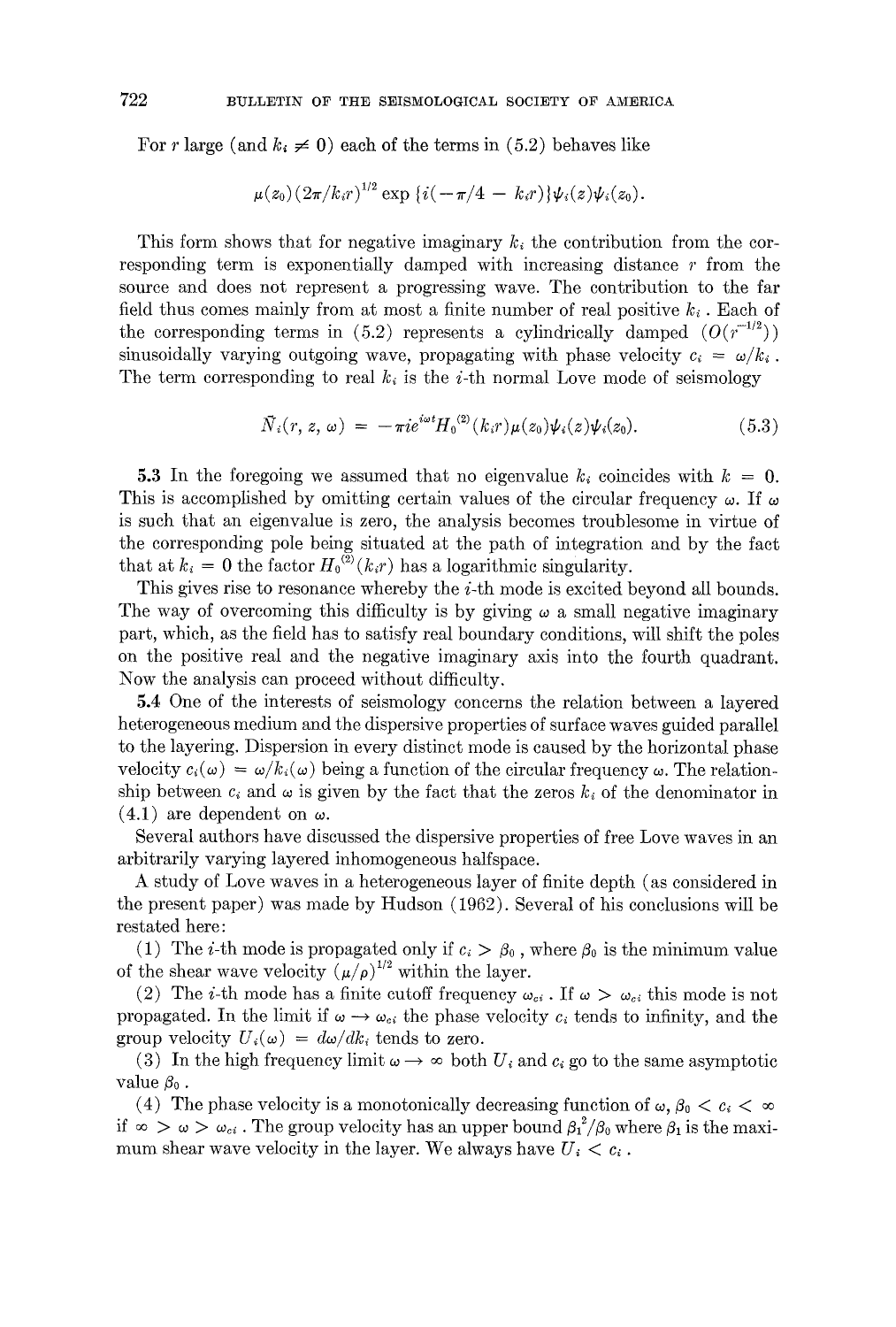### 6. THE NORMAL MODES IN THE TIME DOMAIN

The response due to a transient source action can be obtained by Fourier synthesizing the time harmonic solution (5.3).

The transient action is represented by

$$
F(t) = \int_{-\infty}^{\infty} g(\omega) e^{i\omega t} d\omega = 2 \text{ Re} \int_{0}^{\infty} g(\omega) e^{i\omega t} d\omega
$$

where  $F(t) = 0$  for  $t \leq 0$ .

The corresponding response for the  $i$ -th mode then is given by

$$
N_i(r, z, t) = 2\mu(z_0) \text{ Re } \left\{-\pi i \int_0^{\infty} g(\omega) H_0^{(2)}(k_i r) \psi_i(z, k_i^2) \psi_i(z_0, k_i^2) d\omega \right\}. \tag{6.1}
$$

As the *i*-th mode is propagated only for  $\omega > \omega_{ci}$ , ( $\omega_{ci}$  is the cutoff frequency), the lower limit of integration can be replaced by  $\omega_{ci}$ . At  $\omega = \omega_{ci}$  we have  $k_i = 0$  and so the integrand will have a logarithmic singularity at the lower integration limit due to the presence of the Hankel function. This singularity, however, being integrable, will not be felt. For r large we then can replace  $(6.1)$  by

$$
N_i(r, z, t) \sim 2\mu(z_0) \left(2\pi/k_i r\right)^{1/2} \text{Re} \int_{\omega_{ci}}^{\infty} g(\omega) e^{i(\omega t - k_i r - \pi/4)} \psi_i(z, k_i^2) \psi_i(z_0, k_i^2) d\omega. \tag{6.2}
$$

This expression can be approximated by standard asymptotic methods.

If knowledge is assumed regarding the spectral function  $g(\omega)$ , the dependence of the spectral response as a function of source depth and frequency is given by the asymptotic approximations to (6.2). This dependence is governed completely by the normalized eigenfunction  $\psi_i(z)$  which can be evaluated numerically as a function of  $z$  and  $\omega$ . The source depth influence is then simply given as the amplitude of  $\psi_i(z)$  at  $z = z_0$  as a function of frequency.

#### 7. CONCLUSION

The analysis given in this paper leads to a very simple representation of the field for the radiation problem concerned. The influence of source depth on the normal mode contribution to the field in the frequency domain can be found easily, once numerical knowledge of free normal modes as a function of frequency is obtained. The method followed seems, therefore, preferable to the approach in which the earth is represented by a layered half space consisting of a large number of homogeneous layers. In the latter approach the analytical expressions of the field in each of the layers is involved in the final representations.

Though the present paper concerns a relatively simple problem *(SH* source and layer of finite depth), it seems desirable to extend the theory to a half space and more complicated sources involving also the propagation of Rayleigh waves.

#### ACKNOWLEDGMENTS

This research was supported by the Advanced Research Projects Agency and was monitored by the Air Force Office of Scientific Research under contract AF-49 (638)-1337.